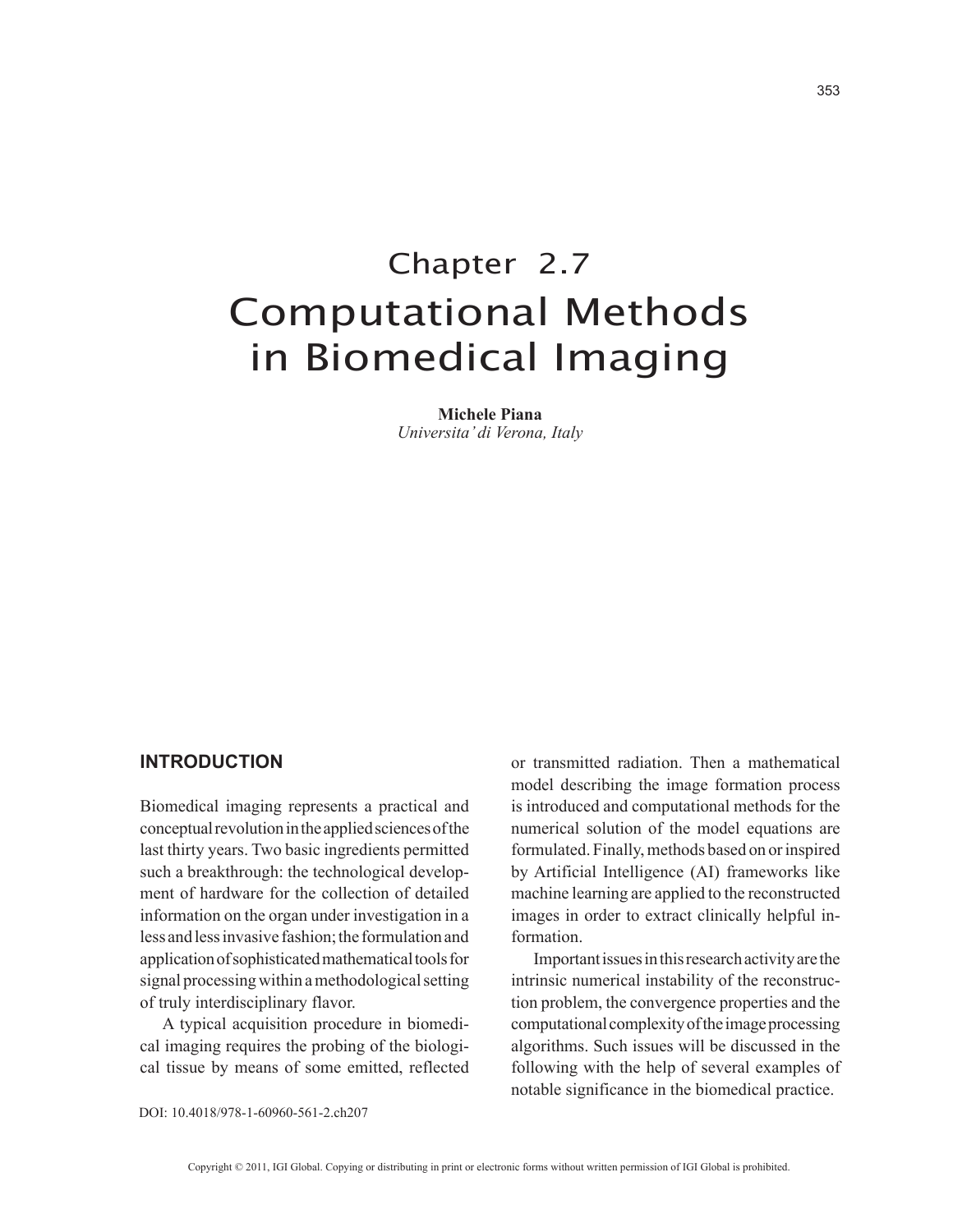# **bAcKground**

The first breakthrough in the theory and practice of recent biomedical imaging is represented by X-ray Computerized Tomography (CT) (Hounsfield, 1973). On October 11 1979 Allan Cormack and Godfrey Hounsfield gained the Nobel Prize in medicine for the development of computer assisted tomography. In the press release motivating the award, the Nobel Assembly of the Karolinska Institut wrote that in this revolutionary diagnostic tool "the signals[...]are stored and mathematically analyzed in a computer. The computer is programmed to reconstruct an image of the examined cross-section by solving a large number of equations including a corresponding number of unknowns". Starting from this crucial milestone, biomedical imaging has represented a lively melting pot of clinical practice, experimental physics, computer science and applied mathematics, providing mankind of numerous non-invasive and effective instruments for early detection of diseases, and scientist of a prolific and exciting area for research activity.

The main imaging modalities in biomedicine can be grouped into two families according to the kind of information content they provide.

**Structural imaging**: the image provides information on the anatomical features of the tissue without investigating the organic metabolism. Structural modalities are typically characterized by a notable spatial resolution but are ineffective in reconstructing the dynamical evolution of the imaging parameters. Further to X-ray CT, other examples of such approach are Fluorescence Microscopy (Rost & Oldfield, 2000), Ultrasound Tomography (Greenleaf, Gisvold & Bahn, 1982), structural Magnetic Resonance Imaging (MRI) (Haacke, Brown, Venkatesan & Thompson, 1999) and some kinds of prototypal non-linear tomographies like Microwave Tomography (Boulyshev, Souvorov, Semenov, Posukh & Sizov, 2004), Diffraction Tomography (Guo & Devaney, 2005), Electrical Impedance Tomography (Cheney, Isaacson & Newell, 1999) and Optical Tomography (Arridge, 1999).

• **Functional imaging**: during the acquisition many different sets of signals are recorded according to a precisely established temporal paradigm. The resulting images can provide information on metabolic deficiencies and functional diseases but are typically characterized by a spatial resolution which is lower (sometimes much lower) than the one of anatomical imaging. Emission tomographies like Single Photon Emission Computerized Tomography (SPECT) (Duncan, 1997) or Positron Emission Tomography (PET) (Valk, Bailey, Townsend & Maisey, 2004) and Magnetic Resonance Imaging in its functional setup (fMRI) (Huettel, Song & McCarthy, 2004) are examples of these dynamical techniques together with Electroand Magnetoencephalography (EEG and MEG) (Zschocke & Speckmann, 1993; Hamalainen, Hari, Ilmoniemi, Knuutila & Lounasmaa, 1993), which reproduce the neural activity at a millisecond time scale and in a completely non-invasive fashion.

In all these imaging modalities the correct mathematical modeling of the imaging problem, the formulation of computational algorithms for the solution of the model equations and the application of image processing algorithms for data interpretation are the crucial steps which allow the exploitness of the visual information from the measured raw data.